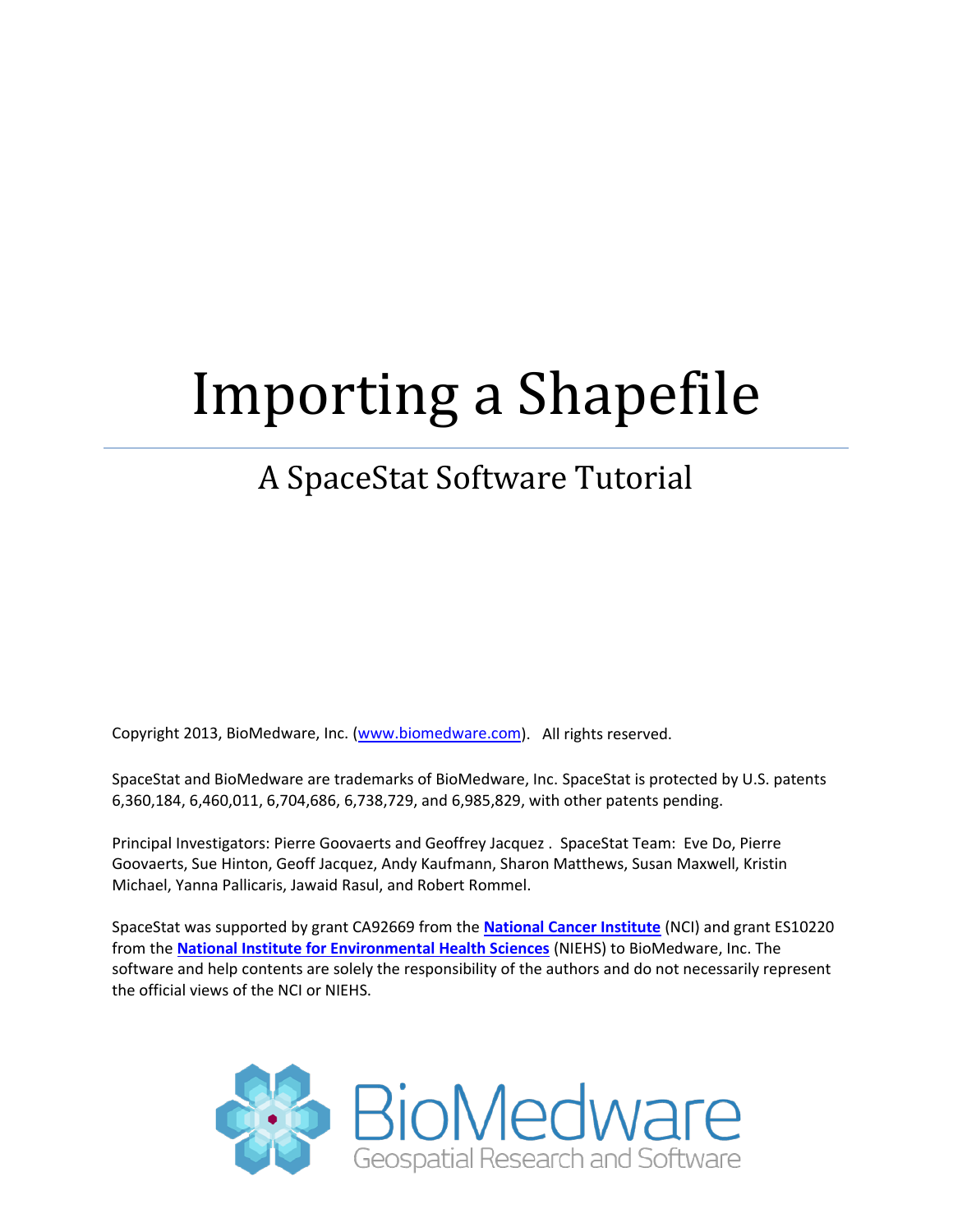### **MATERIALS**

Data is installed with the SpaceStat installation

#### **ESTIMATED TIME**

5 minutes

#### **OBJECTIVE**

You will import county geographic information for Illinois that is stored as a Shapefile (.SHP) into SpaceStat to use for visualization and analysis.

#### **BASIC FILE FORMATS**

Data can be imported into SpaceStat from a variety of formats. Perhaps the most common format for geographical data is the file format used by the ESRI ArcGIS platform. A Geographic Information Systems (GIS) is used for storing data that is associated with geographic locations and is ideal for creating, modifying, and viewing that types of data that SpaceStat analyzes. The ArcGIS platform can export data in a file format called a 'Shapefile'. A Shapefile is actually a series of files of which the .SHP is one. The Shapefile used in this tutorial contains 4 files – a .SHP, .PRJ, .DBF, and .SHX file. Shapefiles contain the geographic information such as county boundaries and often include a few datasets that are associated with the geographic objects. In this tutorial we are also importing a separate .DBF file. The .DBF file contains data elements that are associated with the geographic objects, such as the population estimates for the counties. .DBF files can come from other sources as well including some versions of Microsoft Excel.

The SpaceStat import process: SpaceStat works on data with a geographic and temporal extent. In cases where the data is split across multiple files, it is necessary that the geographic information is imported first. After this has been imported, you can import other data and associate it with the geographic objects that have been created. Because you **must import geographic objects before you can import any other data**, we recommend the following workflow:

- 1. Import geographic objects
- 2. Import data that is associated with the geographic objects
- 3. Visualize and analyze your data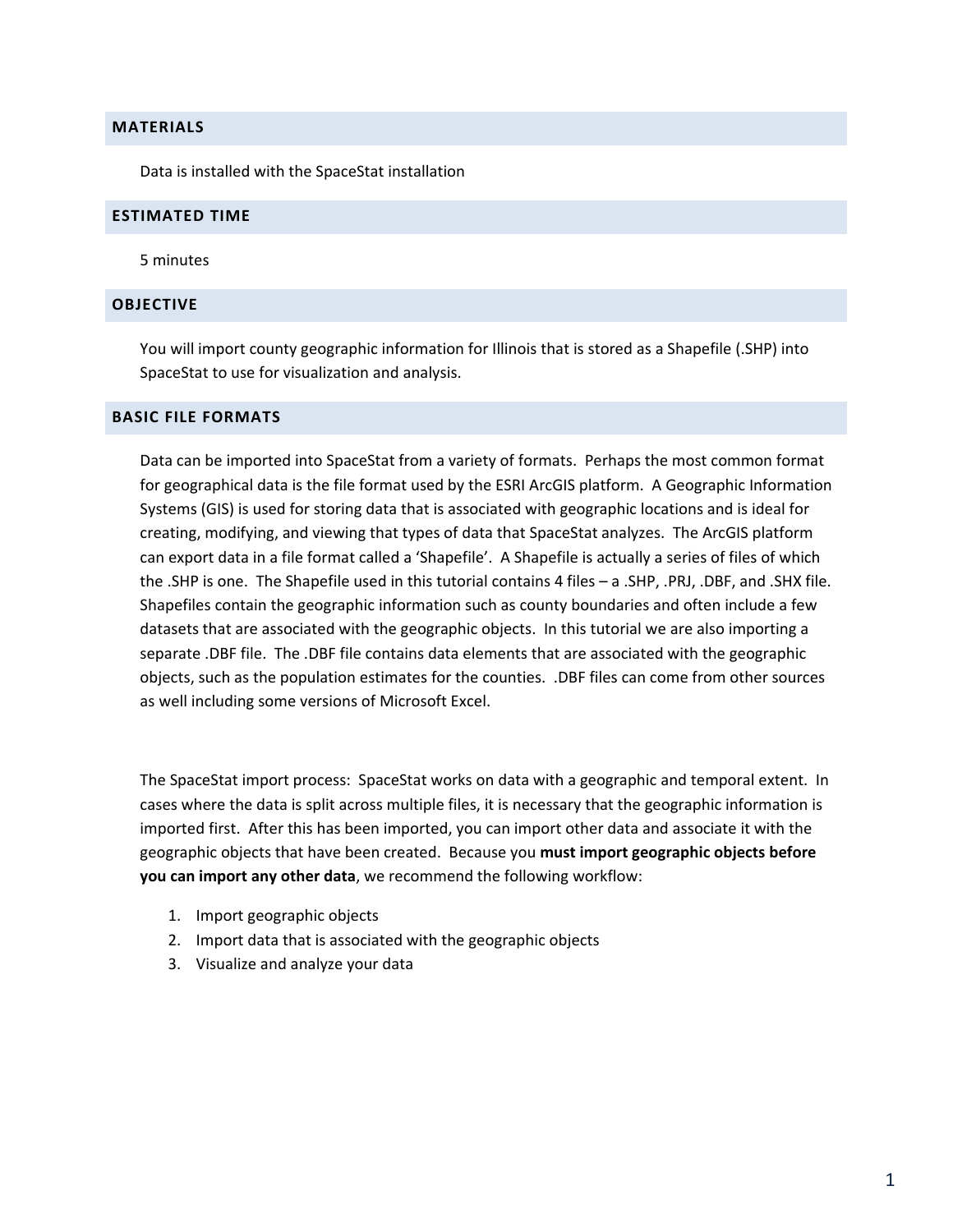# **STEP 1: IMPORTING THE GEOGRAPHIC INFORMATION (.SHP)**

We start by loading in the geographic information into SpaceStat since all other data will be associated with geographic objects. In this case the geographic information consists of county outlines which are polygon vector objects. Select 'Import polygon or point file'. This can be found in two places: 1) in the File->Import menu. 2) By clicking on the Import toolbar icon which look¬s like a folder with a '+'.



Using the menu to Import polygon data

For this tutorial we will be working a Shapefile called 'Illinois'. **Click the Browse button** in the Import dialog and locate the Illinois.shp file. If you installed SpaceStat in the default location this file can be found at:

C:\Program Files\BioMedware\SpaceStat\Tutorials\IL

Make sure you select Illinois.SHP and **not the Illinois pop projections.dbf** file.

# **STEP 2: SETTING THE IMPORT METHOD**

When you import data into SpaceStat you can either create a new set of geographic objects or you can attach data to pre-existing geographic objects. In this case, because we wish to import the Illinois counties for the first time, we wish to create new geographic objects. To do this, **select 'Create new geography' as the Import method**. This should be selected already. You can give the geography a name, but the default of 'Illinois' is fine. **SpaceStat defines a geography as a set of geographic objects of the same type and data structure.**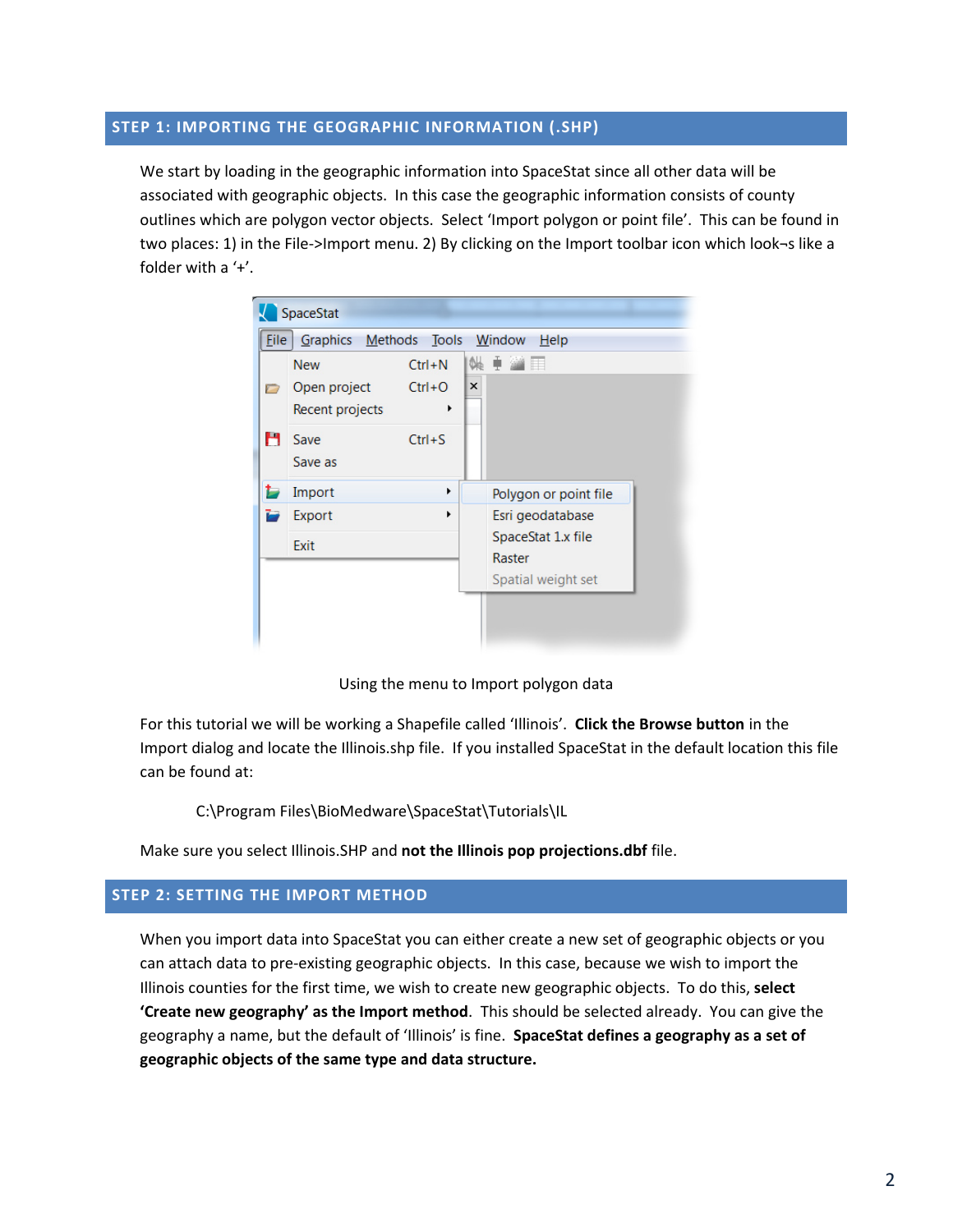# **STEP 3: SPECIFYING THE TIME STAMPS**

All data and objects in SpaceStat have a temporal support, or time for which they exist. In this case, we need to tell SpaceStat for what dates the Illinois geography will be used. Since in later tutorials we are planning on attaching population estimates from 1990 to 2019 for these counties, we will define our geography to exist for this time interval. Since all our data is observed at the same times for all of our counties, these data fall under the **Time slice** paradigm. To do this we need to **change the Start date to: 1-1-1990**. Make sure that you **select the Inclusive option**, as it should include the starting day.

For the **End date, choose 1-1-2020**. Here, make sure that the **Inclusive option is not selected**. This tells SpaceStat that the interval includes all time up until, but not including January  $1<sup>st</sup>$ , 2020 – i.e. through the end of December 31<sup>st</sup>, 2019 which is what we want. The screen below shows what your time stamps should look like.

| Start date: | $1 - 1 - 1990$ | Inclusive |
|-------------|----------------|-----------|
| End date:   | $1 - 1 - 2020$ | Inclusive |
|             |                |           |
|             |                |           |



#### **STEP 4: REVIEW YOUR SETTINGS**

Data import is a very important step in SpaceStat. This is when the geographic and temporal relationships are attached to data. In most cases, these relationships are fixed at import and cannot be changed after the import process. You can always delete the data and re-import it with correct settings if you make a mistake, but to avoid this it is strongly recommended to check all of your import settings before completing the process. The following screenshot shows the complete settings used to import the Shapefile for this tutorial.